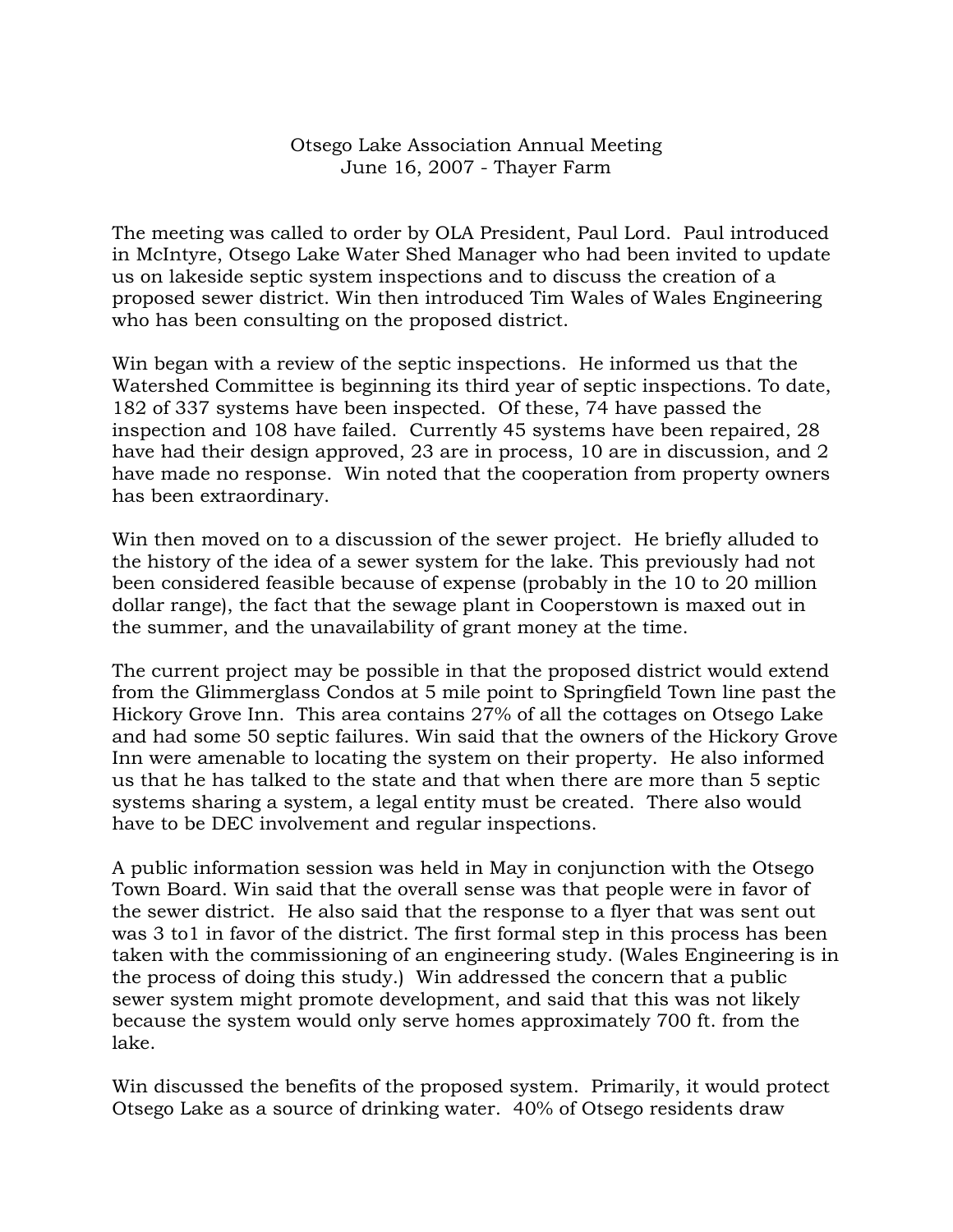water from the lake. In having one system instead of 90, the system would be "state of the art", operated by a licensed operator, checked regularly, and discharge would be monitored by the state.

Costs for the system would include a hook-up cost and annual costs for debt reduction, operation, and maintenance. The positives to this would be: costs could be spread out over time, there would be very little disturbance to property, and there would be an increase in property value. A cost feasibility study has estimated about a 2 million dollar price tag. Initially 60-70 camps would be involved, but there would be a capacity to handle 90. Win stressed that this would not be a cost saving project but rather an improvement project whose costs could be spread out over time. He estimated that hook-up would cost around \$5000 per camp and that the annual debt reduction payment would depend on financing and interest rate. A subsidized interest rate is being applied for which would probably make payments in the \$1000- \$1500 range. Win also noted that because this was a municipal project, the potential for grant money would be higher. The town board has also approved the application for financing of the project.

Win assured the group that replacement systems would not be required to come into the system, but he advised people whose designs had been approved to wait to convert their individual systems until more financial information would be available (probably in August or September).

Tim Wales then took the floor to discuss the "nuts and bolts" of the system. He said that they were still in the preliminary planning stages and that there were basically two major areas of consideration – collection and treatment. As far as collection goes, a way has to be identified to get waste water to the Hickory Grove. Each home will have a small tank and pump which will pump waste to a force main on Rte 80. Tim said that different options were being studied and that an archeological study will also be necessary before plans can be finalized. As far as treatment goes, percolation and soil testing have been done. A restricting subsurface sand filtering system will probably be the best option. It would also remove phosphorous and disinfect waste water. Discharge can either go to the subsurface (leech field) or be treated to such a standard that it could be discharged into the lake or the neighboring Six Mile Stream. Tim said that he will continue to look at other possible sites and other treatment options from a cost perspective. Questions were then entertained from the floor.

Gerry Murello, Assistant Resident Engineer with the Dept. of Transportation, was then introduced to present the second part of our program on "Right of Way" issues. Gerry discussed how issues usually arise from lack of knowledge. He stressed that he would speak in generalities since each property had its own specifics which could only be discussed on an individual basis. Gerry stated that anything done in the right of way needs a permit. DOT needs to review regarding: 1) state benefit – safety of the travel way and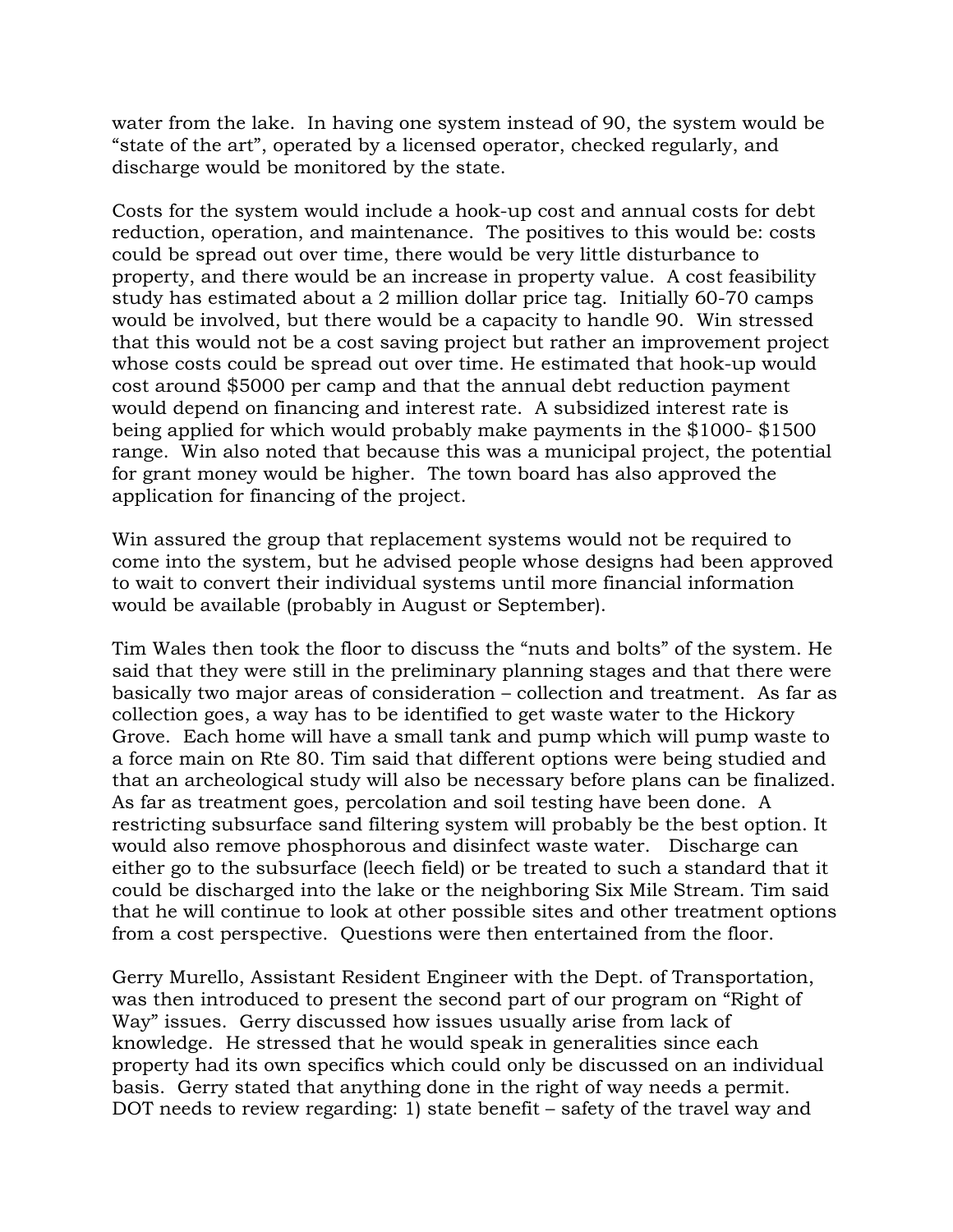structural integrity of the road, 2) owner benefit – maintenance and longer design life with professional review and engineer stamp of approval. Gerry stressed that his focus was on partnering with homeowners and working together to come up with reasonable solutions while protecting investments.

Gerry also shared that Rte. 80 is often a focus of his work. With 160 years of history, Rte. 80 has many idiosyncrasies. It has been surveyed with variations between 66 ft and 49.5 ft widths. It also had the greatest number of failures during last year's flooding. Gerry discussed the proposed sewer district in that it will have to be approved by the DOT. (Only public utilities are permitted in the right of way.) Gerry then answered questions from the floor and agreed along with Win and Tim to stay after the business meeting for further discussion.

Business: Paul Lord thanked the speakers and called for a motion to accept the minutes from last June's annual meeting. The minutes were unanimously accepted as printed. The treasurer's report was also unanimously approved as presented. Our balance on hand as of 5/31/07 was \$6273.07. We began the year (June '06) with a balance of \$9725.29, had total receipts of \$9319.70, and total disbursements of \$12,771.92. The slate of officers was presented. Paul Lord – President, Mary Clarke – Director Town of Springfield, Scottie Baker – Director Town of Otsego, Kai Mebust – Director Village of Cooperstown and Burr Southworth – Director Town of Middlefield. The secretary, Burr Southworth, made a motion to cast one ballot for acceptance of the slate. This was passed as moved.

Paul showed the membership the draft of the 24 page Smart Steps for Otsego Lake brochure. He described the publication's goal to help us to better live with minimum impact on our lake. Smart Steps should be ready for distribution around July 1. Paul also acknowledged OCCA's contribution to the publication and reminded the group that our speaker, Win McIntyre, is currently president of OCCA.

Paul also noted that we had partnered with another community group on another major project this year. He introduced Elaine Bresee and Suzy Kingsley from the Lake and Valley Garden Club who have worked with OLA in developing the buffer strip at Lake Front Park in the Village of Cooperstown. Paul also cited contributions by BOCES and the boy scouts in executing this project. Paul spoke about how buffer strips protect shorelines and discussed how this was an on going project which will require a major fund raising effort to complete.

Scottie Baker reminded members that OLA will be represented at the Otsego Lake Festival on July 14. We will be spotlighting the buffer strip project and will need volunteers. Scottie showed the 2007 Festival Poster which sold at the meeting for \$20 (that day only \$10 of which went to the Festival and \$10 to